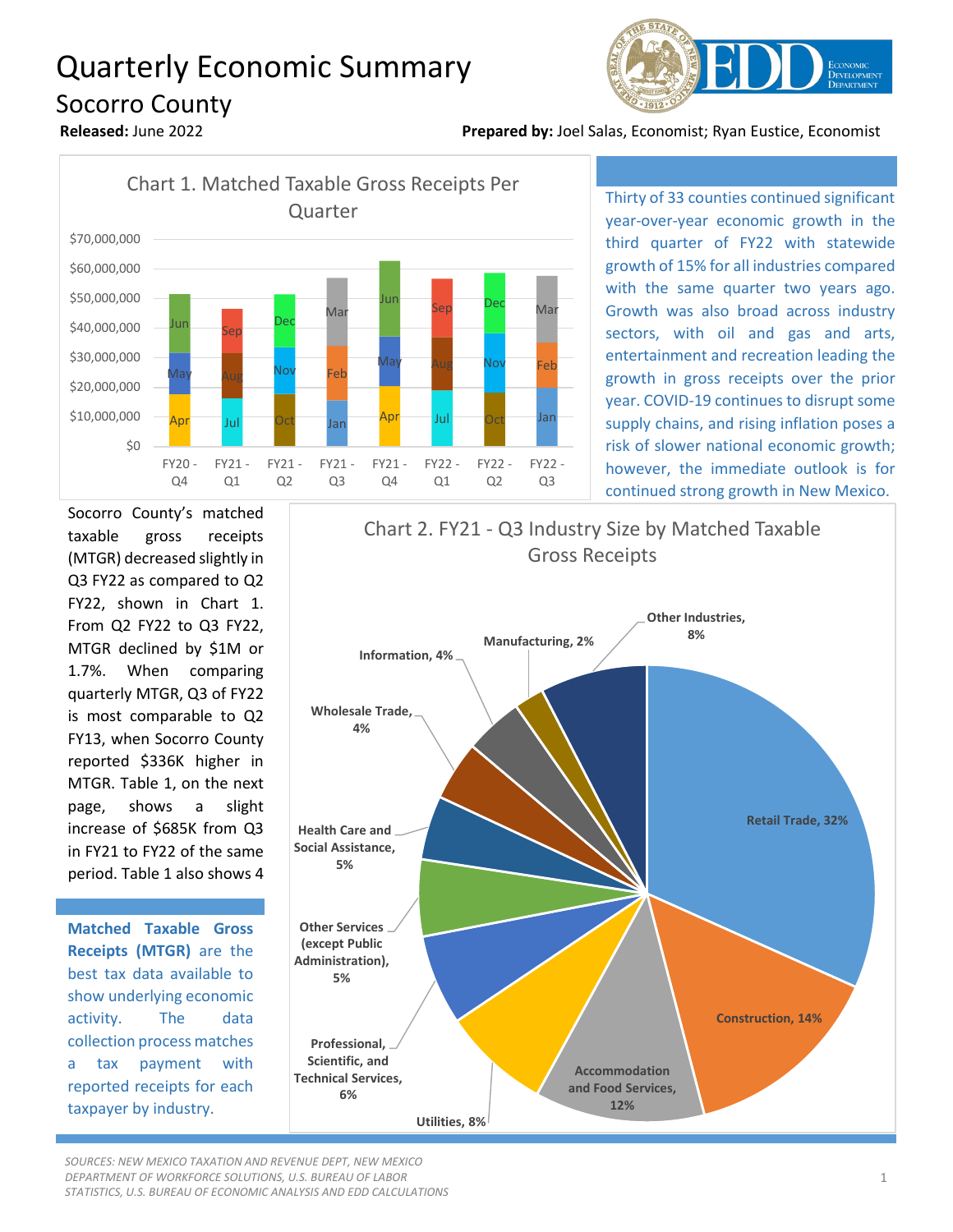## Quarterly Economic Summary Socorro County



| Table 1. FY22 - Q3 Matched Taxable Gross Receipts by Industry |           |            |    |                   |              |        |                 |        |
|---------------------------------------------------------------|-----------|------------|----|-------------------|--------------|--------|-----------------|--------|
| <b>Industries</b>                                             | FY22 - Q3 |            |    | <b>YOY Growth</b> | YOY % Change |        | 2-Year % Change |        |
| <b>Accommodation and Food Services</b>                        | \$        | 6,991,235  | \$ | 1,595,561         |              | 30%    |                 | 9%     |
| Administrative/Support & Waste Management/Remediation         |           | 1,213,330  | S  | 260,832           |              | 27%    |                 | 139%   |
| Agriculture, Forestry, Fishing, and Hunting                   |           | 100,753    | \$ | (14, 149)         |              | $-12%$ |                 | $-8%$  |
| Arts, Entertainment, and Recreation                           |           | 191,760    | Ŝ. | 191,760 N/A       |              |        | N/A             |        |
| Construction                                                  |           | 8,289,900  | Ŝ. | (2,519,586)       |              | $-23%$ |                 | 4%     |
| <b>Educational Services</b>                                   |           | 98,994     | Ŝ. | 46,543            |              | 89%    |                 | 172%   |
| Finance and Insurance                                         |           | 169,295    | S  | 17,418            |              | 11%    |                 | 10%    |
| <b>Health Care and Social Assistance</b>                      |           | 2,637,408  | S  | 534,050           |              | 25%    |                 | 35%    |
| Information                                                   |           | 2,403,238  | S  | 876,935           |              | 57%    |                 | $-13%$ |
| Management of Companies and Enterprises                       |           |            |    |                   | N/A          |        | N/A             |        |
| Manufacturing                                                 |           | 1,231,830  | \$ | 266,841           |              | 28%    |                 | 100%   |
| Mining, Quarrying, and Oil and Gas Extraction                 |           |            |    |                   | N/A          |        | N/A             |        |
| Other Services (except Public Administration)                 |           | 3,160,617  | Ś. | 797,898           |              | 34%    |                 | $-7%$  |
| Professional, Scientific, and Technical Services              |           | 3,711,355  | S  | (4,339,960)       |              | $-54%$ |                 | 36%    |
| <b>Public Administration</b>                                  |           | 38,689     | S  | 38,689 N/A        |              |        | N/A             |        |
| Real Estate and Rental and Leasing                            |           | 1,163,137  | \$ | 278,409           |              | 31%    |                 | 47%    |
| <b>Retail Trade</b>                                           |           | 18,429,741 | S  | 4,154,534         |              | 29%    |                 | 30%    |
| Transportation and Warehousing                                |           | 322,790    | Ŝ. | 111,553           |              | 53%    |                 | 0%     |
| Unclassified Establishments                                   |           | 1,111,061  | S  | 901,810           |              | 431%   |                 | 286%   |
| Utilities                                                     |           | 4,428,605  | S  | (1,460,122)       |              | $-25%$ |                 | 2%     |
| <b>Wholesale Trade</b>                                        |           | 2,448,148  | S  | 634,255           |              | 35%    |                 | 10%    |
| <b>All Industries</b>                                         | \$        | 57,677,146 | S  | 684,835           |              | 1%     |                 | 15%    |

industries that reported a year-over-year (YOY) loss. The largest decline came from the professional, scientific, and technical services industry, which posted a YOY decline of \$4.3M or 54%. Retail trade reported the largest YOY growth in the county, ending the quarter with \$18.4M in MTGR. This is the second highest reported amount for the industry, behind only Q2 FY22. Year-to-date annual gross receipts tax (GRT) revenue collections for FY22 have already surpassed those of FY21 with one full quarter remaining. GRT revenue collections decreased by \$12K, or 2.3%, from Q2 FY22 to Q3 FY22, shown in Chart 4.



*SOURCES: NEW MEXICO TAXATION AND REVENUE DEPT, NEW MEXICO DEPARTMENT OF WORKFORCE SOLUTIONS, U.S. BUREAU OF LABOR STATISTICS, U.S. BUREAU OF ECONOMIC ANALYSIS AND EDD CALCULATIONS*